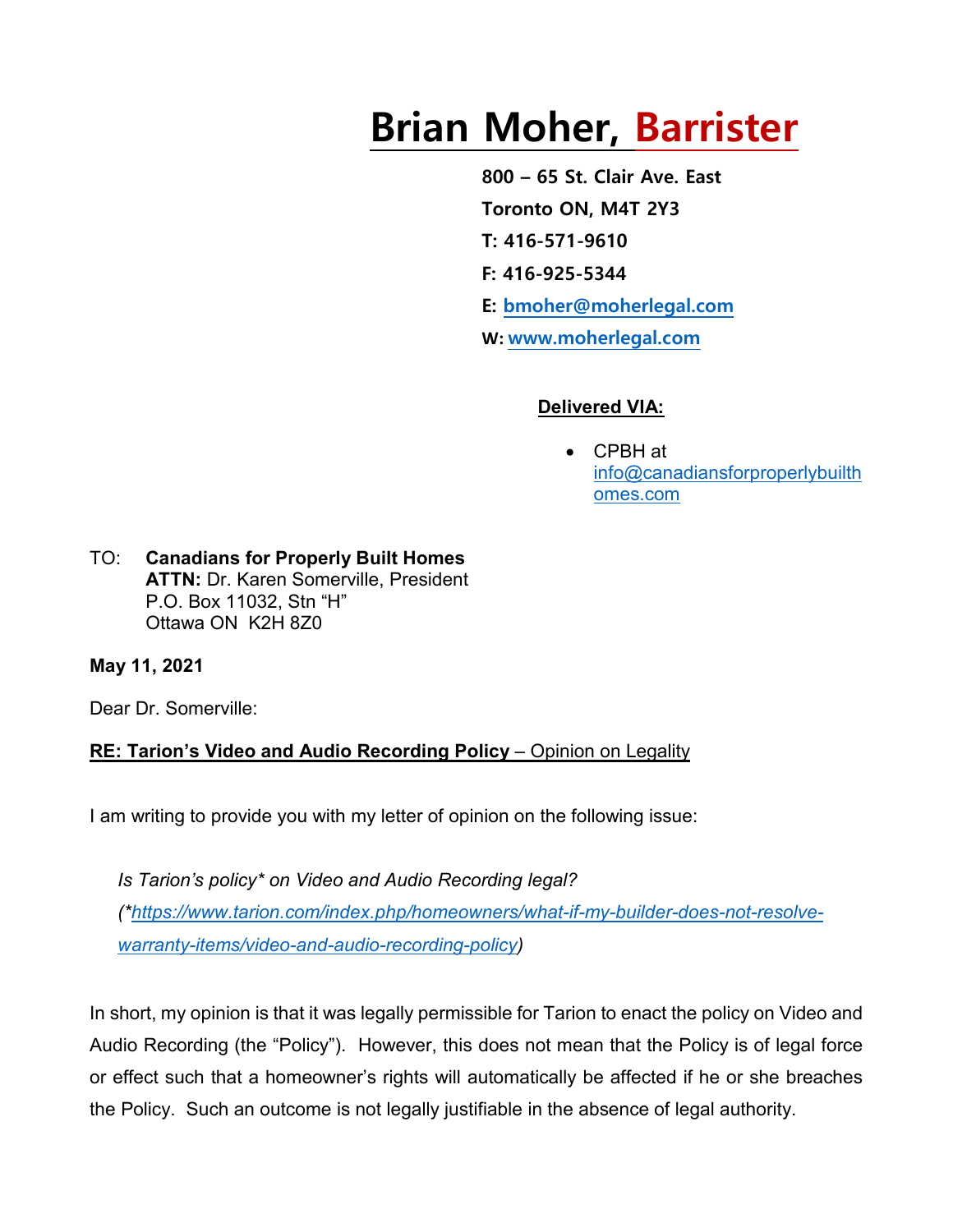In terms of legal authority, section 184 of the Criminal Code only prohibits surreptitious recordings of conversations where none of the participants to the conversation consent. However, if one person consents (i.e., the person making the recording), then section 184 of the Criminal Code has not been breached. Accordingly, as found by Tarion's Ombudsperson in 2019, "anyone can legally record a conversation that they are a participant in, whether or not the other participants are aware of the recording. We interpret this to mean that any homeowner can legally record a home inspection (conversation) if they are participating in it. Tarion cannot deny them the right to do so".

However, Tarion does have the discretion to refuse an inspection if the homeowner insists on an unauthorized recording of the inspection: see, for example, Bill 168, an amendment to Ontario's *Occupational Health and Safety Act*. As such, a violation of Tarion's Policy *may* prejudice Tarion's ability to assess the warranty claim in practical terms, i.e., such that Tarion is unable to carry out inspections as required. However, it should be made clear that such prejudice would be a *practical* outcome of the homeowner's actions; and that there should be no impact on a homeowner's rights simply because of a breach of the Policy *per se*.

This practicality is consistent with the Policy's current wording, which states, in part: "If no request to audio or video record is made (and granted) prior to the inspection and Tarion staff become aware during the appointment that they are being recorded, they will ask for the recording to cease immediately. If their request is not respected, the appointment will end and Tarion's ability to assess the warranty claim *may* be adversely affected." (emphases added)

Finally, Tarion has the discretion to allow homeowners to make recordings despite the terms of the Policy. Such discretion is not unfettered. As the Tarion Ombudsperson stated: "Tarion has a **legal obligation** to provide reasonable accommodation when requested." (emphases added) I am in agreement that Tarion must provide accommodation for those persons who require a recording.

In sum, there is no law that prohibits recording a Tarion inspection provided that the person recording the conversation is also a participant to the conversation. However, if a homeowner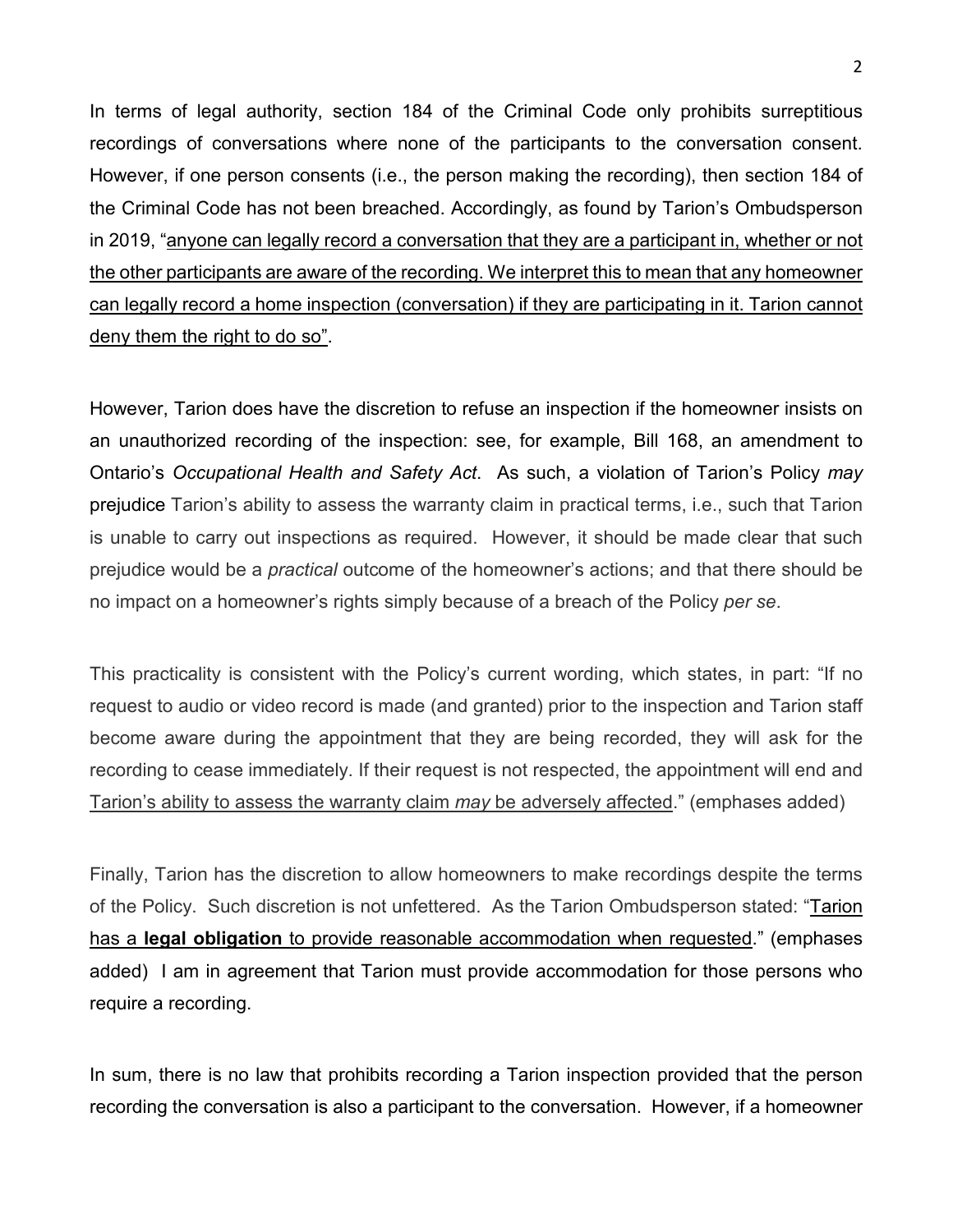exercises his or her right to record, then Tarion may also exercise its right to refuse the inspection.

## **A. Tarion's Policy on Video and Audio Recording**

Tarion published on its website a policy titled "Video and Audio Recording Policy". The Policy states, in part: "[Tarion] does not permit the video or audio recording by builders or homeowners of any meetings or inspections conducted by Tarion or its agents." See: [https://www.tarion.com/index.php/homeowners/what-if-my-builder-does-not-resolve-warranty](https://www.tarion.com/index.php/homeowners/what-if-my-builder-does-not-resolve-warranty-items/video-and-audio-recording-policy)[items/video-and-audio-recording-policy.](https://www.tarion.com/index.php/homeowners/what-if-my-builder-does-not-resolve-warranty-items/video-and-audio-recording-policy)

It is worth noting that Tarion has published the Policy on a separate page from those policies approved by Tarion's Board of Directors: [https://www.tarion.com/about/boardpolicies.](https://www.tarion.com/about/boardpolicies) As such, it is unclear to me how the Policy came to be enacted. This does not affect my opinion, however.

## **B. The Statutory Framework**

The issue of video and audio recordings is not addressed in *Ontario New Home Warranties Plan Act*, R.S.O. 1990, c. O.31, or the regulations thereunder. I am not aware of any other legislation that pertains to the issue beyond the Criminal Code. [Section 184 of the Criminal](https://laws-lois.justice.gc.ca/eng/acts/c-46/section-184.html)  [Code](https://laws-lois.justice.gc.ca/eng/acts/c-46/section-184.html) provides as follows:

#### **Interception**

**184 (1)** Every person who, by means of any electro-magnetic, acoustic, mechanical or other device, knowingly intercepts a private communication is guilty of

> **(a)** an indictable offence and liable to imprisonment for a term of not more than five years; or

**(b)** an offence punishable on summary conviction.

**Saving provision**

**(2)** Subsection (1) does not apply to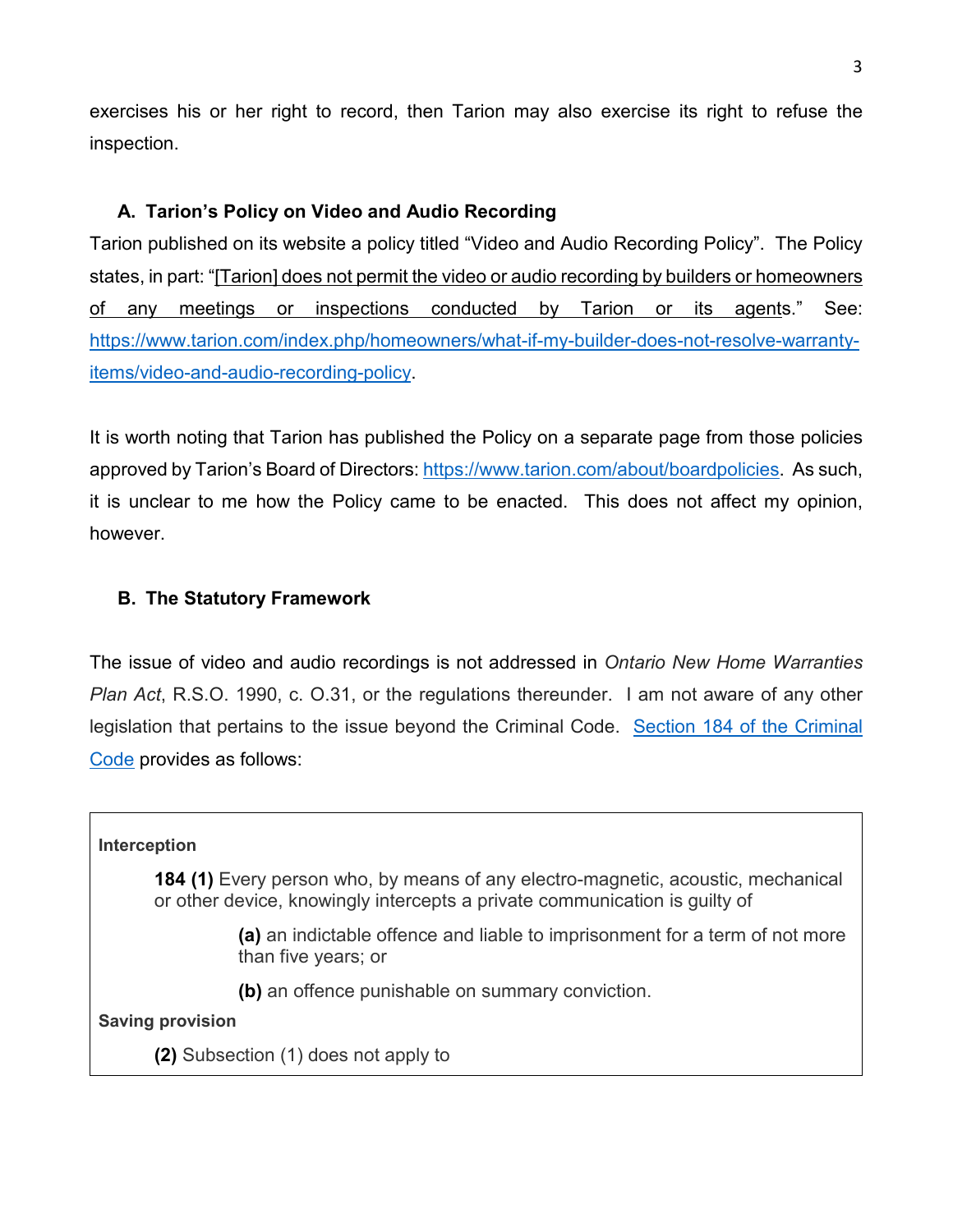**(a)** a person who has the consent to intercept, express or implied, of the originator of the private communication or of the person intended by the originator thereof to receive it […]

(emphasis added)

Anyone may legally record a conversation to which he or she is a participant regardless of whether the other participants to the conversation are aware of the recording. Section 184 only acts to prohibit the interception of private communications by a third party. The Court in *[Cook](https://www.canlii.org/en/bc/bcsc/doc/2020/2020bcsc575/2020bcsc575.html)  v Kang*[, 2020 BCSC 575 \(CanLII\)](https://www.canlii.org/en/bc/bcsc/doc/2020/2020bcsc575/2020bcsc575.html) explained, at para. 51:

I agree with plaintiff's counsel that it is not illegal for a person to surreptitiously record a private conversation to which that person is a party and therefore consents to the recording as contemplated in s. [184\(2\)\(](https://www.canlii.org/en/ca/laws/stat/rsc-1985-c-c-46/latest/rsc-1985-c-c-46.html#sec184subsec2_smooth)a) of the *Criminal Code*[, R.S.C. 1985, c.](https://www.canlii.org/en/ca/laws/stat/rsc-1985-c-c-46/latest/rsc-1985-c-c-46.html) C-46. There are indeed a host of cases in which surreptitious audio recordings made by nonstate agents have been admitted and relied upon as evidence in civil and proceedings: *Evans v. Teamsters Local Union No. 31*, [2006 YKCA 14](https://www.canlii.org/en/yk/ykca/doc/2006/2006ykca14/2006ykca14.html) at para. [8;](https://www.canlii.org/en/yk/ykca/doc/2006/2006ykca14/2006ykca14.html#par8) *Palkovics v. Barta*, [2012 BCSC 621](https://www.canlii.org/en/bc/bcsc/doc/2012/2012bcsc621/2012bcsc621.html) at para. [21-22;](https://www.canlii.org/en/bc/bcsc/doc/2012/2012bcsc621/2012bcsc621.html#par21) *Silverhill Homes v. Borowski*, [2019 BCCA 227](https://www.canlii.org/en/bc/bcca/doc/2019/2019bcca227/2019bcca227.html) at para. [38;](https://www.canlii.org/en/bc/bcca/doc/2019/2019bcca227/2019bcca227.html#par38) *Finch v. Finch*, [2014 BCSC 653](https://www.canlii.org/en/bc/bcsc/doc/2014/2014bcsc653/2014bcsc653.html) at para. [62;](https://www.canlii.org/en/bc/bcsc/doc/2014/2014bcsc653/2014bcsc653.html#par62) *Lam v. Chiu*, [2012 BCSC 440](https://www.canlii.org/en/bc/bcsc/doc/2012/2012bcsc440/2012bcsc440.html) at para. [20-32.](https://www.canlii.org/en/bc/bcsc/doc/2012/2012bcsc440/2012bcsc440.html#par20) (emphasis added)

There is no statutory authority prohibiting a homeowner from knowingly making a video or audio recording of his or her conversation with Tarion staff. As such, it is my opinion that the Policy on its own is not legally binding.

# **C. If the Policy is of no Legal Force, Then what is the Effect of the Policy?**

There is a distinction to be drawn between the requirements of the Policy and its enforceability. If the Policy does not have legal force, then what is its effect?

According to the Policy: "If no request to audio or video record is made (and granted) prior to the inspection and Tarion staff become aware during the appointment that they are being recorded, they will ask for the recording to cease immediately. If their request is not respected,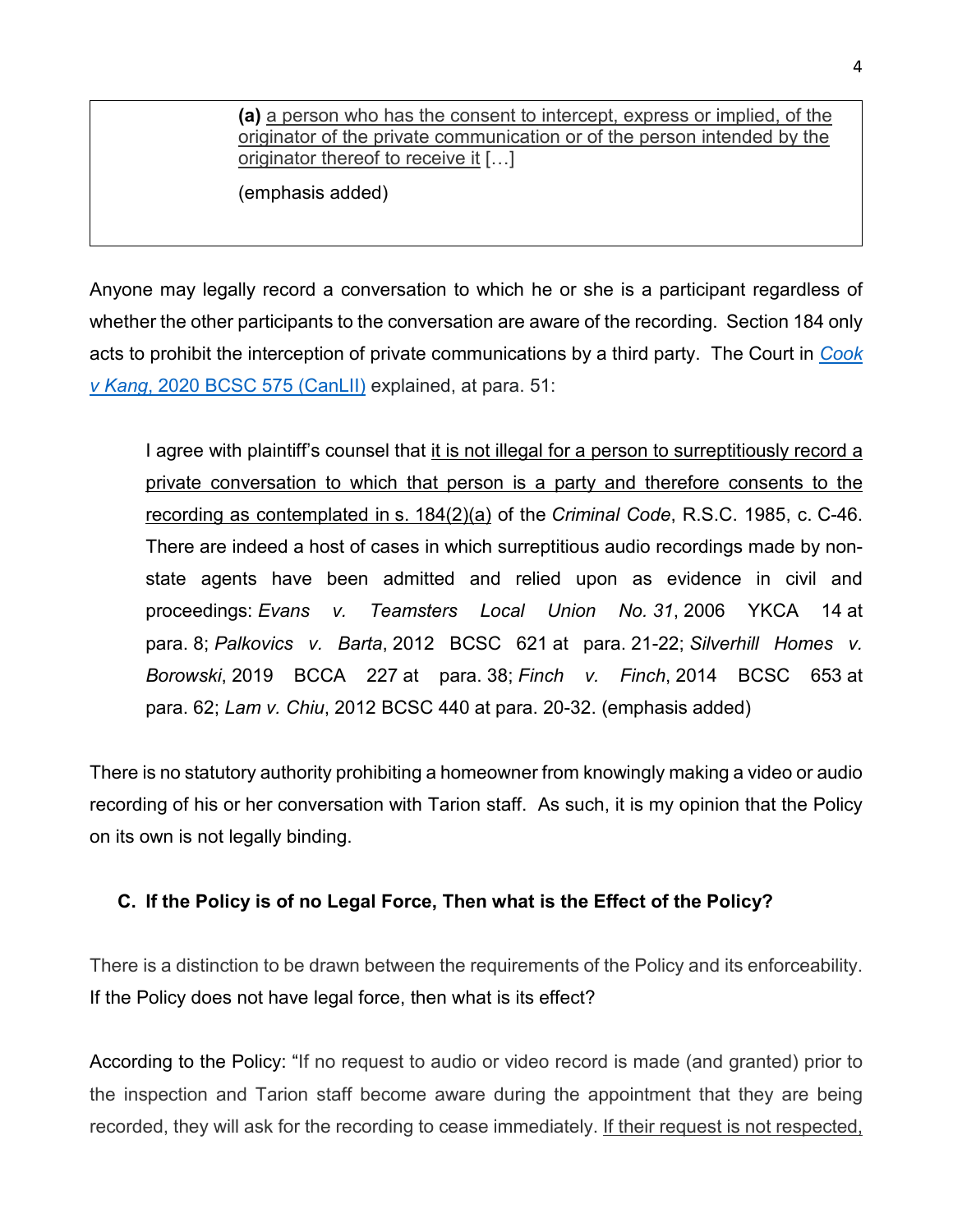# the appointment will end and Tarion's ability to assess the warranty claim **may** be adversely affected." (emphases added) Is this a fair statement?

This precise issue was examined in 2019 by Tarion's Ombudsperson as a result of a homeowner complaint: see April 5, 2019 Report from the Ombudsperson Office (enclosed). The homeowner, Mr. M, had an inspection scheduled that he wanted to record. He complained that Tarion's Policy prevented him from doing so, and that this constituted a violation of procedural fairness and related rights. The Ombudsperson advised that it would conduct a review of this issue for the purposes of determining whether Tarion's Policy is fair.

I am in agreement with the Ombudsperson's conclusion, at page 3, stated as follows:

"The *Criminal Code* R.S.C. 1985, c. C-46, (Section 184) prohibits the interception of private communications except where a party to the conversation has consented to the interception. In other words, anyone can legally record a conversation that they are a participant in, whether or not the other participants are aware of the recording. We interpret this to mean that any homeowner can legally record a home inspection (conversation) if they are participating in it. Tarion cannot deny them the right to do so." (emphasis added)

The Ombudsperson went on to determine that: "…anyone, including Tarion staff, has the right to refuse to participate in a conversation unless under a legal obligation to do so. We interpret this to mean that Tarion staff are within their rights to refuse to conduct an inspection that they know is being recorded." (page 3, emphasis added)

The Ombudsperson described the basis for the Policy as arising out of Tarion's responsibility under Ontario's *Occupational Health and Safety Act* to prevent the harassment of Tarion staff:

"Under Bill 168, an amendment to Ontario's *Occupational Health and Safety Act*, Tarion has a responsibility to assess the risks of, and to protect employees from, workplace harassment. Tarion's Video and Audio Recording policy was instituted in 2010 as a means of preventing harassment of staff. It resulted from the experience of a Tarion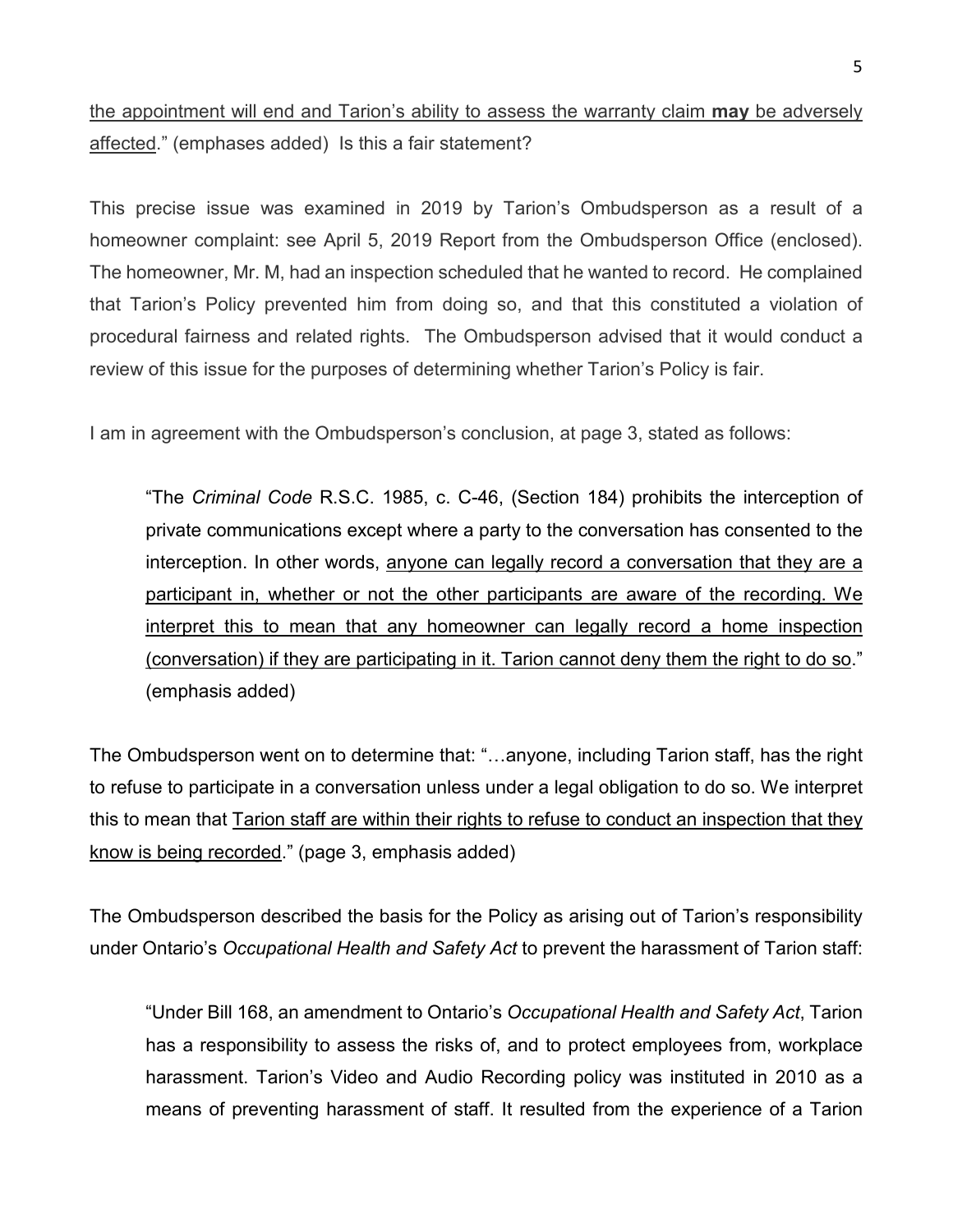Warranty Services Representative who was recorded while performing their job functions, with the recording later posted on social media along with derogatory commentary." (page 4)

The Ombudsperson concluded that Tarion's legal obligation to protect staff from harassment is a valid reason for restricting recording. However, the Ombudsperson found that the wording of the Policy (as it was at the time) indicated that a "homeowner who insists on recording an inspection will 'prejudice his/her warranty rights'. This wording implies that the owner will automatically lose their warranty rights if recording is attempted. We recommend that this wording be changed to 'may affect their warranty rights'." (page 6, emphasis added)

I am in agreement with the Ombudsperson that it is incorrect to suggest that a homeowner will automatically prejudice his or her warranty rights if a recording is attempted. I can find no discernable legal basis to justify such an outcome. If the Policy is of no legal force or effect, then its breach should not mean that a homeowner's rights are automatically affected. No prejudice should flow to the homeowner for a merely formal breach of the Policy.

However, on a practical basis, if inspections cannot proceed as a result of the homeowner continuously insisting on making a video recording, then it is fair to state that "Tarion's ability to assess the warranty claim may be adversely affected", as stated in the Policy. In this regard, I also agree that Tarion has the right to allow its staff to refuse an inspection where the homeowner insists on making a video or audio recording, further to the *Occupational Health and Safety Act*.

It is important to note that the Policy specifically contemplates that there may be exceptions to the Policy as determined at Tarion's discretion. For example, accommodations for a homeowner's disability may require that the homeowner create a video or audio recording. As such, Tarion's exercise of discretion in permitting or refusing a recording of an inspection may be subject to review, but this will turn on the individual circumstances of the case. As the Ombudsperson noted: "Tarion has a **legal obligation** to provide reasonable accommodation when requested. If Tarion decides to continue to not allow recordings, the issue of how to provide accommodation will need to be addressed." (page 7, emphases added)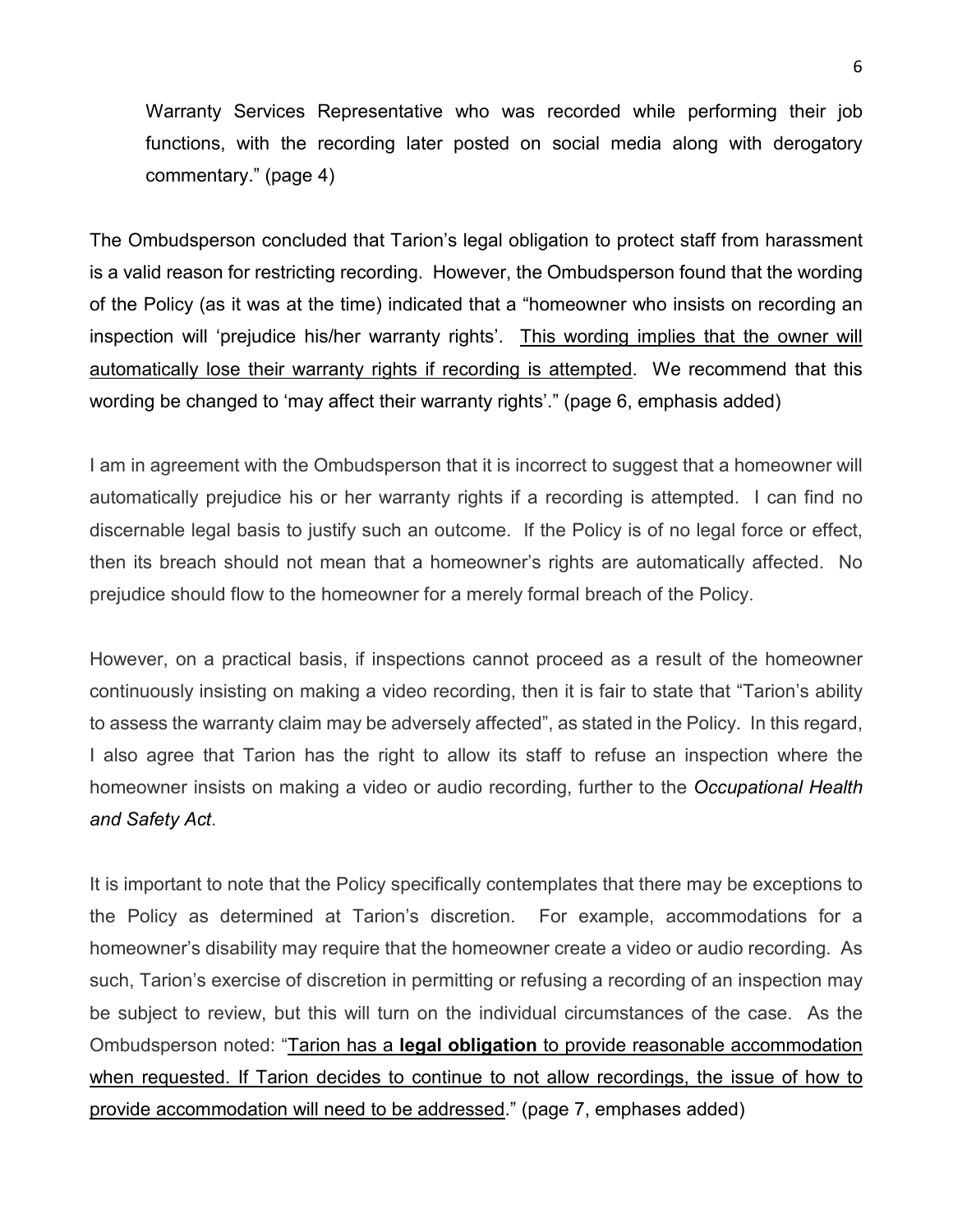#### **D. Conclusion**

You have asked me whether it is my opinion that Tarion's Policy on Video and Audio Recording is "legal". The term "legal" must be deconstructed to answer this question. It is my opinion that the Policy is "legal" insofar as it was permissible for Tarion to enact the Policy. However, the enactment of the Policy does not mean that it is of *legal force*.

The Policy prohibits the recording of inspections, but such a Policy is not enforceable as against the legal rights of a homeowner. The Policy is not of statutory effect, and I am not aware of any contractual requirements that would give legal force to the Policy. In the absence of legal force, then a breach of the Policy should not automatically translate into prejudice to the homeowner's rights. Such prejudice would have to be justified on the facts of the individual case. This may arise, for instance, where Tarion is unable to appropriately carry out home inspections without also jeopardizing its staff members' rights under Ontario's *Occupational Health and Safety Act*.

The substantive effect of the Policy appears to allow Tarion staff to refuse a home inspection where the homeowner is engaged in unauthorized recording of that inspection. Provided that such discretion is exercised fairly, then I am in agreement with the Ombudsperson that Tarion staff may refuse a home inspection where it is being recorded on an unauthorized basis. As noted above, the fairness of such an outcome would need to be considered on a case-by-case basis.

The current formulation of the Policy provides that Tarion staff may ask a homeowner to cease making a recording. According to the Policy: "If their request is not respected, the appointment will end and **Tarion's ability to assess the warranty claim may be adversely affected**." (emphasis added) In my view, this is a fair statement to make. It would be wrong to suggest, however, that there will be automatic legal consequences, as had been indicated in the Policy's prior formulation.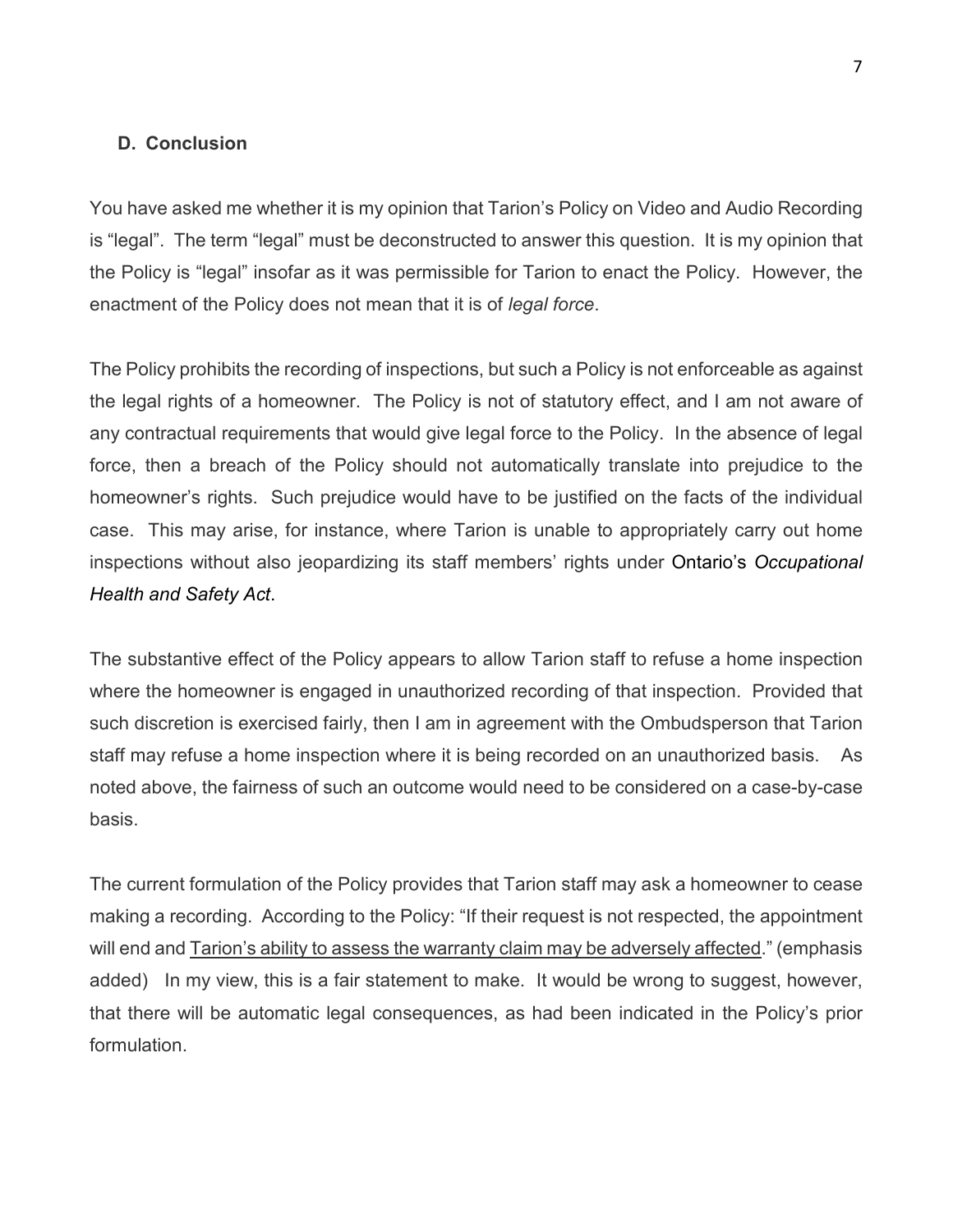To summarize, in my opinion, there is no law that prohibits recording a Tarion inspection provided that the person recording the conversation is also a participant to the conversation. However, if a homeowner exercises his or her right to record, then Tarion may also exercise its right to refuse the inspection.

I look forward to discussing this opinion with you further should you have any questions or concerns.

Yours very truly,

Brian Moher, Barrister

Encl. – April 5, 2019 Ombudsperson's Report, "A Review of Tarion's Video and Audio Recording Policy"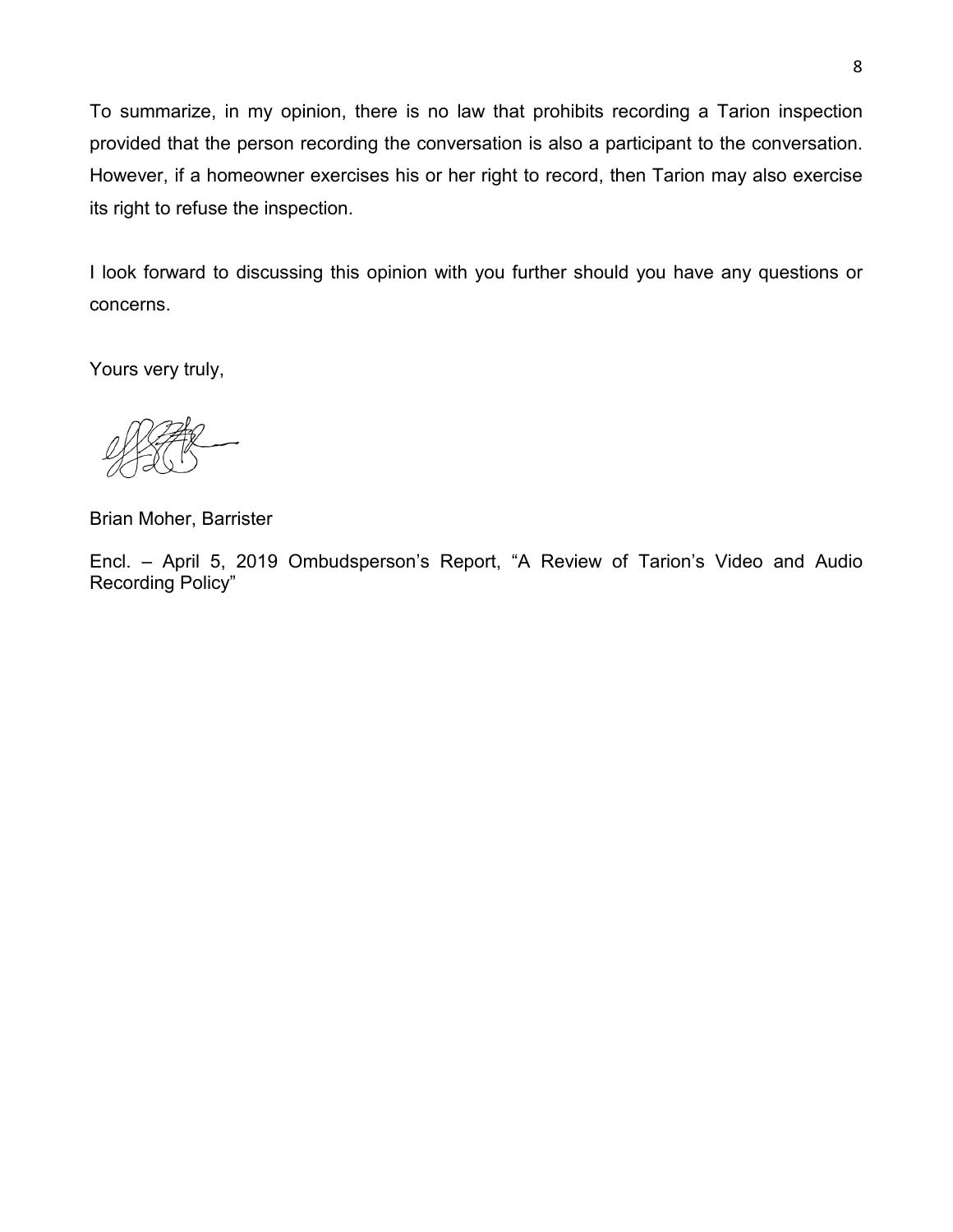

# **A Review of Tarion's Video and Audio Recording Policy**

# **Conducted by the Ombudsperson Office**

**April 5, 2019**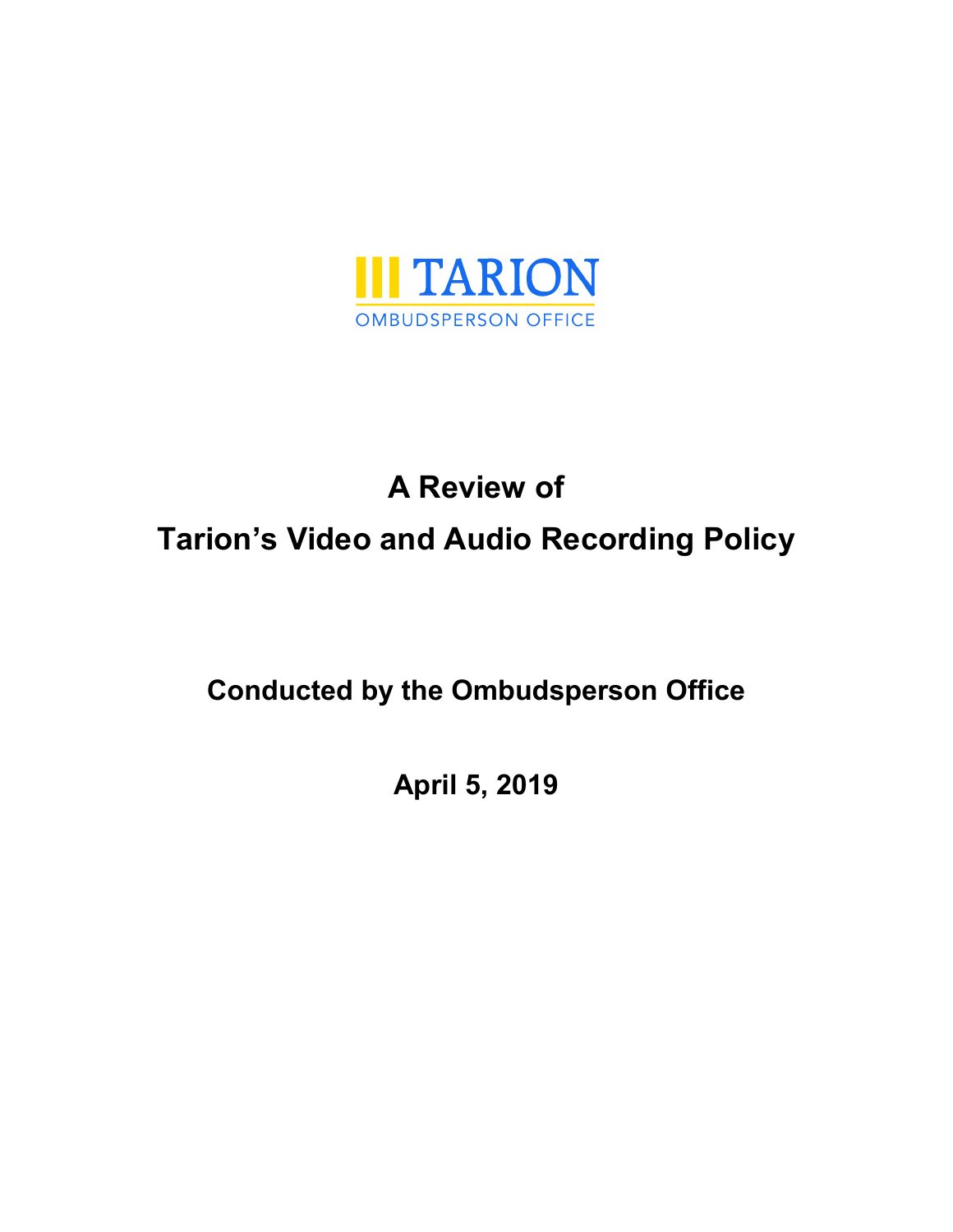#### **Introduction**

As a result of a homeowner complaint, the Office of the Ombudsperson conducted a review of Tarion's Video and Audio Recording Policy (Appendix A), which states that homeowners are not permitted to record inspections. Our review looked at the issues surrounding inspection recording from many different perspectives. Although we found, for the reasons laid out in this report, that it is fair for Tarion to not allow recording, we also believe Tarion should consider the information contained in this report and review their position. Whatever direction they choose going forward, Tarion needs to provide a clear policy framework that outlines their position.

#### **The Complaint**

A homeowner, Mr. M. contacted the Ombuds Office in July 2018 with a complaint about Tarion's Video and Audio Recording Policy.

Mr. M had an inspection scheduled, which he wanted to record. Tarion's existing policy prevented him from doing so and he believed that this policy was unfair and a violation of his rights. He believed that Tarion could not legally prevent him from recording events taking place within his own home. He told us that he felt that the purpose of the policy was to "protect and serve Tarion's interests and not the home owner's" and he believed that the policy interfered with his ability to gather evidence that could support a potential legal action.

This is not the first time a homeowner has expressed dissatisfaction with Video and Audio Recording Policy to our office, but it is the first time a homeowner has submitted a formal complaint about it. Based on Mr. M's articulate and considered written complaint, and the discussions with him on the phone, we conducted a brief initial review of the policy. As a result, we identified some concerns with the policy and determined that a full policy review was in order. We informed Mr. M that we would be conducting a review of the policy, but that it would not be completed in time to affect his pending inspection. The review was for the purpose of determining whether Tarion's policy is fair, both in the case of this complainant and for homeowners in general.

This report outlines the results of that review and offers recommendations to Tarion regarding the Video and Audio Recording Policy.

#### **Methodology**

The investigation took place over the course of eight months and consisted of:

- Review of the relevant legislation;
- Discussion with the complainant;
- Interviews with Tarion staff from the Human Resources and Legal departments;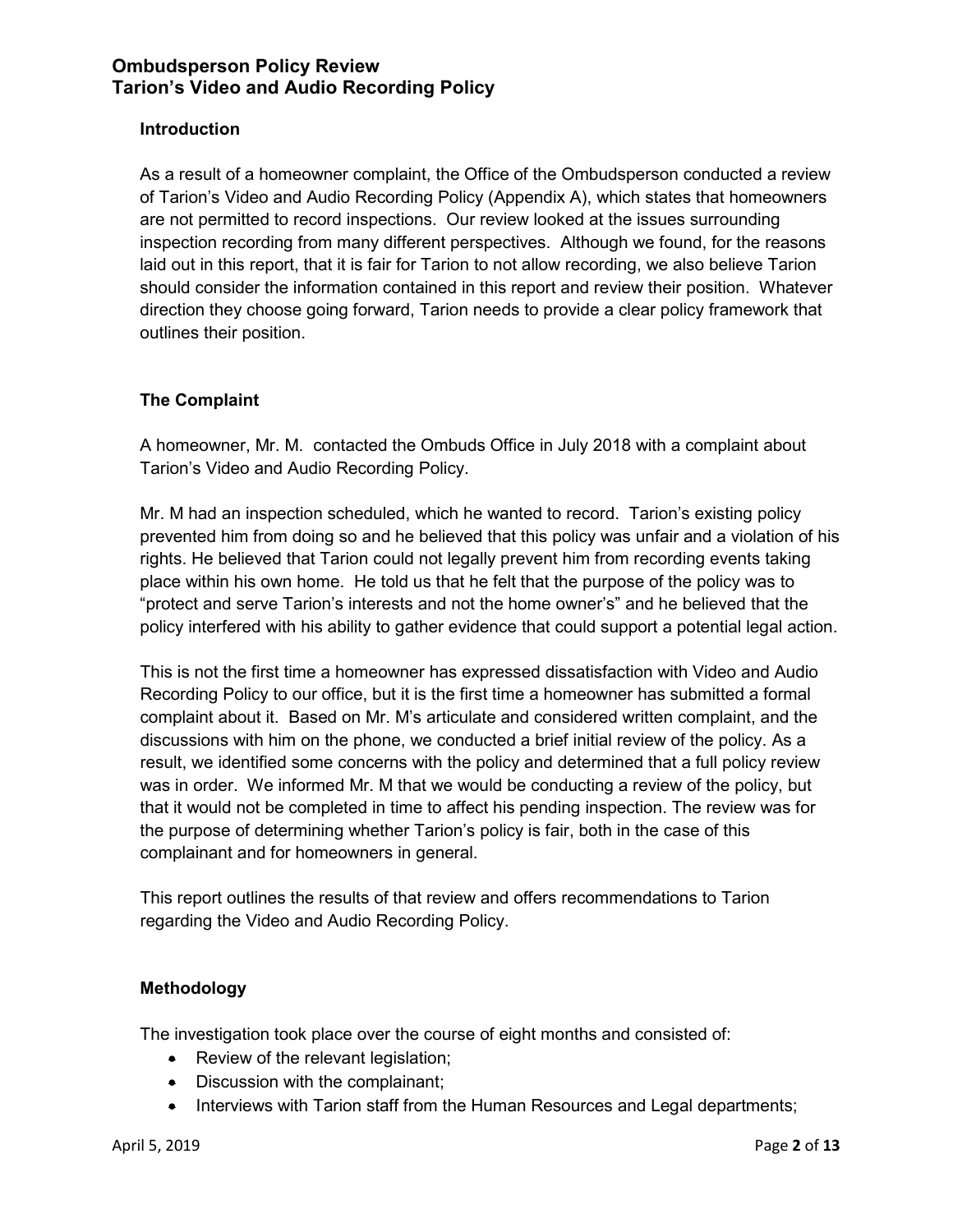- Interviews with Tarion staff from all levels of the Warranty Services department;
- Discussion with Tarion's Consumer Advisory Council;
- Interviews with individual members of the Consumer Advisory Council, who are homeowners;
- Research on the practices of insurance companies;
- Research into the practices of home warranty organizations in other jurisdictions; and,
- Interviews with representative home warranty organizations in other jurisdictions.

Because builder concerns do not currently fall within the mandate of the Ombuds Office, builders were not engaged in this review.

As the information from other jurisdictions did not directly impact our findings, it has not been included in the body of this report. However, as a point of interest on how other warranty providers in Canada are dealing with this issue, we have included this information as Appendix B.

#### **The Issue**

The key issue our review examined was: Is Tarion's current policy on video and audio recording of inspections fair to homeowners?

We approached this question from several different angles and considered many different aspects of the issue. The first determination to be made was whether Tarion has the authority to prevent homeowners from recording inspections.

#### **Authority**

#### *Criminal Code*

The *Criminal Code* R.S.C. 1985, c. C-46, (Section 184) prohibits the interception of private communications except where a party to the conversation has consented to the interception. In other words, anyone can legally record a conversation that they are a participant in, whether or not the other participants are aware of the recording. We interpret this to mean that any homeowner can legally record a home inspection (conversation) if they are participating in it. Tarion cannot deny them the right to do so.

However, anyone, including Tarion staff, has the right to refuse to participate in a conversation unless under a legal obligation to do so. We interpret this to mean that Tarion staff are within their rights to refuse to conduct an inspection that they know is being recorded.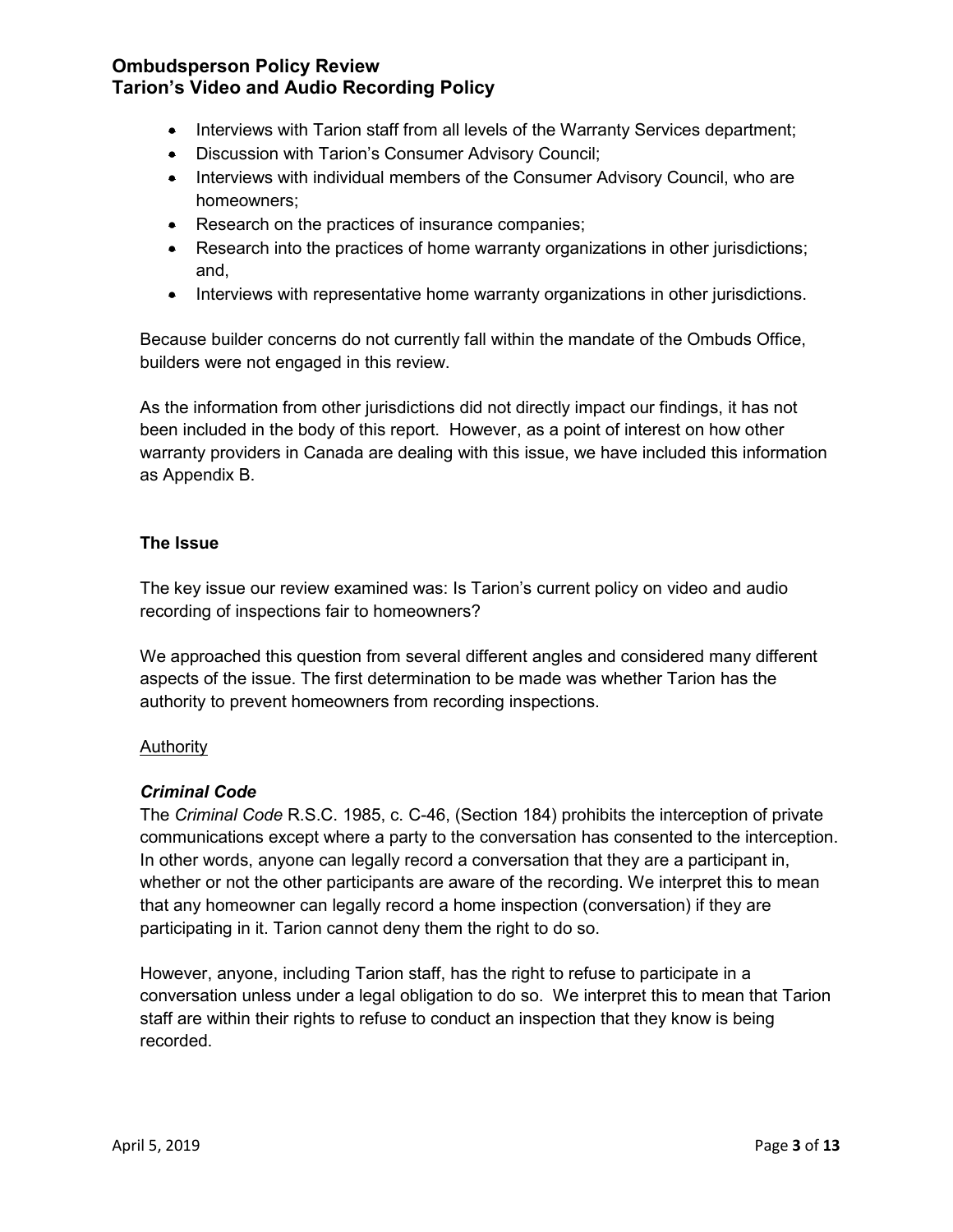#### *Ontario New Home Warranties Plan Act*

Tarion is charged with administering the *Ontario New Home Warranties Plan Act*. This includes assessing the warrantability of items listed on claim forms. Tarion's refusal to participate in an inspection would be problematic if denial of an inspection meant that the homeowner lost access to warranty rights. However, there are other possible means of assessing items besides inspection. These include desk assessments, still photography and virtual inspections, among others.

*The Ontario New Home Warranties Plan Act* states that Tarion must provide a conciliation if the builder does not repair items within the builder repair period. Most often, this takes the form of an inspection, but there is no requirement for inspection in the legislation. So long as Tarion can offer appropriate conciliation in another form, an inspection is not a requirement of the legislation.

We concluded that Tarion cannot prevent a homeowner from video or audio taping an inspection, but that they can refuse to hold an inspection that they know will be taped. So long as Tarion provides another effective means of assessment, they are within their rights to do so.

#### Fairness

However, what is authorized and what is fair is not always the same thing. The issue of fairness needs to be looked at in context and the competing needs of the parties considered. Therefore, we looked at a) why Tarion doesn't allow recording and b) why a homeowner might want to record.

#### **Tarion objectives**

Under Bill 168, an amendment to Ontario's *Occupational Health and Safety Act*, Tarion has a responsibility to assess the risks of, and to protect employees from, workplace harassment. Tarion's Video and Audio Recording policy was instituted in 2010 as a means of preventing harassment of staff. It resulted from the experience of a Tarion Warranty Services Representative who was recorded while performing their job functions, with the recording later posted on social media along with derogatory commentary.

Based on this experience, Tarion determined that there is a risk of employees being harassed through recording and online posting and the policy is intended to prevent such harassment.

We find that Tarion's legal obligation to protect staff from harassment is a valid reason for restricting recording. For the recording restrictions to be considered unfair, there would need to be both an equally compelling argument for allowing recording and a way to protect staff from the threat of harassment if recorded.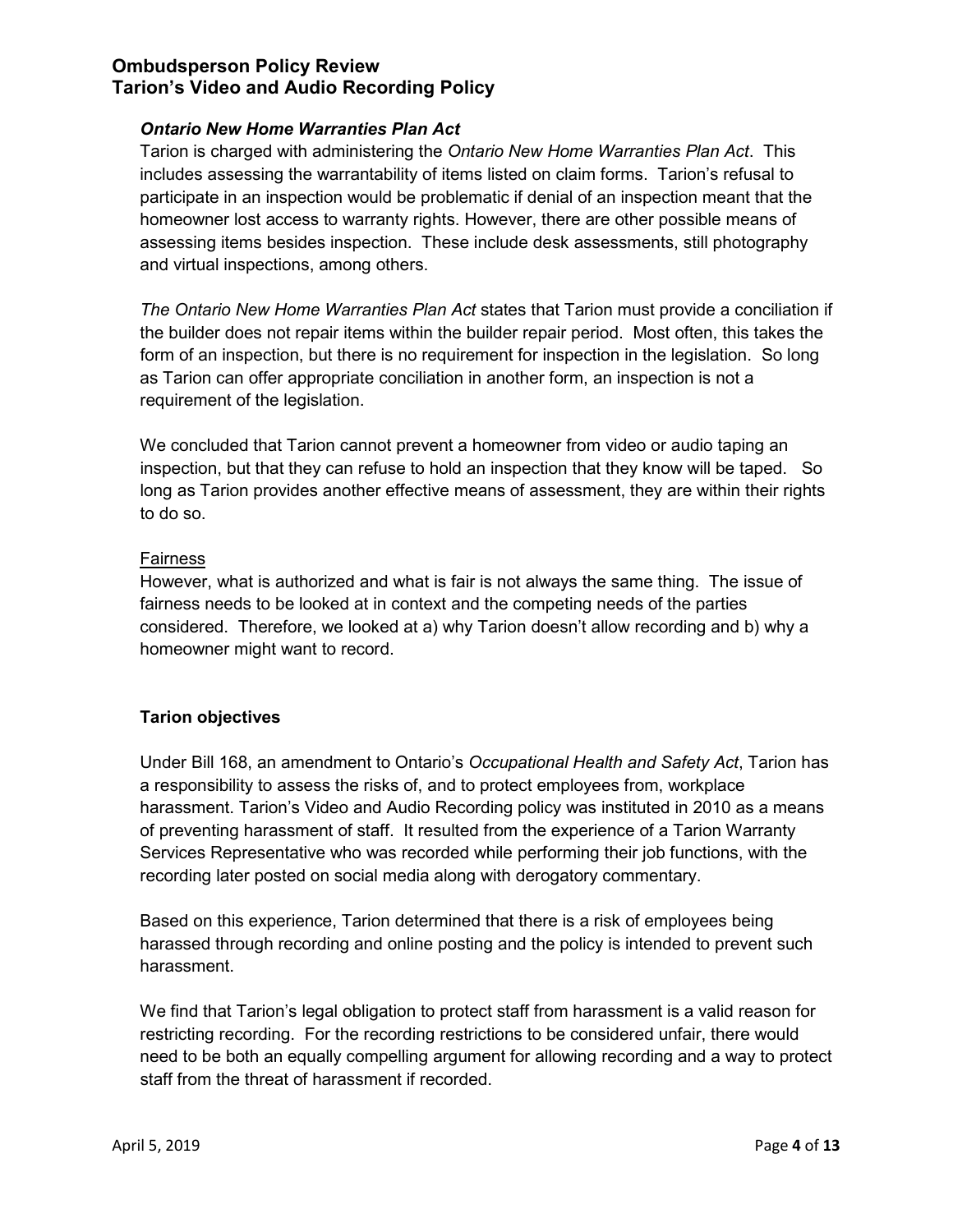#### **Complainant objectives**

Mr. M's main reason for challenging the policy was that he felt it infringed on his and other homeowner's rights. This issue has been discussed in the section of this report on authority, above. Another reason was to obtain evidence for potential legal action. Mr. M felt that if he, or another homeowner, proceeded to a License Appeal Tribunal hearing or civil case, the recording would provide evidence for the claims. Homeowners may assume that they have an inherent right to present video recordings in any proceeding and that, as a "true representation" of what took place, they would be given considerable weight.

However, in any proceeding it is the judge or the adjudicator who will determine what evidence is admissible. In making this determination they will examine:

- whether it is relevant to the dispute;
- whether it has been obtained in circumstances that infringed upon any fundamental rights, for example, the rights of privacy; and,
- whether the integrity and reliability of the recording can be verified.

In general, a homeowner may assume that video recording will provide an objective representation of events, which would be extremely valuable for a proceeding. However, many things can influence the objectivity of a recording, even unintentionally. The camera angle, the length of time it remains on an object, the camera's distance from the object, lighting, etc. can all affect how the viewer experiences what has been recorded. Any adjudicator will take this into account in determining relevance and reliability.

Parties in a proceeding do not have an inherent right to present recordings as evidence. The admissibility of evidence is ruled on a case by case basis, at the discretion of the judge or adjudicator.

Does a homeowner's desire for evidence place Tarion under a fairness obligation to allow recording based on a chance that the issues may proceed to the License Appeal Tribunal and the recordings may be determined by the adjudicator to be admissible? Tarion does have a fairness duty to provide the homeowner with information on all the determinants used in making an assessment, including the inspection. Tarion currently does this in written form. Tarion provides homeowners with a written description of the inspection in the Warranty Assessment Report, which outlines each claim item, a description of the inspector's observations and the reasons the item was or was not warranted.

I can understand a homeowner's desire to record the inspection as a more detailed record of what took place, and I would consider the ban on recording a fairness issue if there were no other means of outlining what took place at the inspection, but I believe that the Warranty Assessment Report satisfies Tarion's fairness duty to provide adequate information about the inspection to the homeowner.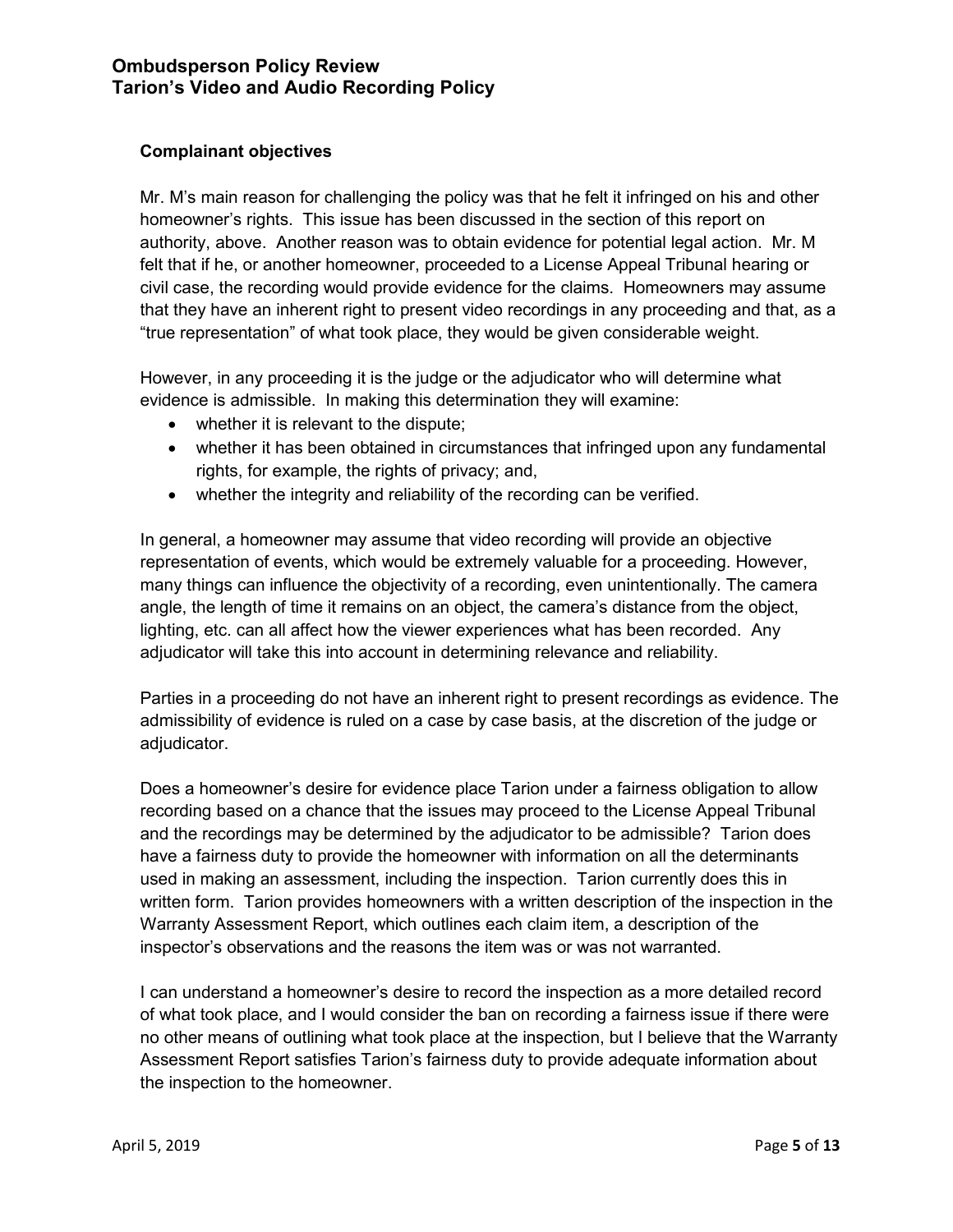#### **Fairness findings**

Having considered that Tarion has the authority to refuse to conduct an inspection so long as they provide other means of assessment, and balancing Tarion's need to protect staff against a homeowner's desire to gather potential evidence, I find that it is fair for Tarion to not allow recording of inspections.

#### **Recommendations:**

Although we find that it is fair for Tarion to deny recording, we do believe it is in the best interests of both Tarion and homeowners that Tarion review their current policy and consider amending or changing their position. Given the prevalence of recording technology and the wide acceptance of the practice of recording in today's society, this issue will only intensify going forward.

The remainder of this report outlines several issues that are not addressed in the current policy and that we believe should be taken into consideration. We offer no individual recommendation on how each of the issues should be dealt with. That is for Tarion to decide. However, attention should be paid to each issue.

We recommend that Tarion review their current policy in the light of our report, that they redetermine their position on the issue and that they revise the policy to clearly set out this redetermined position. Tarion's current policy is inadequate and going forward, Tarion will need a policy that is well crafted and transparent, and that takes into account the issues listed below. Once the policy is revised, we recommend that it be made easily accessible to the public.

We understand that it will take Tarion some time to review the policy and come to a decision on how to move forward. However, we recommend that one section be changed as soon as possible. The section in question states that a homeowner who insists on recording an inspection will "prejudice his/her warranty rights". This wording implies that the owner will automatically lose their warranty rights if recording is attempted. We recommend that this wording be changed To "may affect their warranty rights".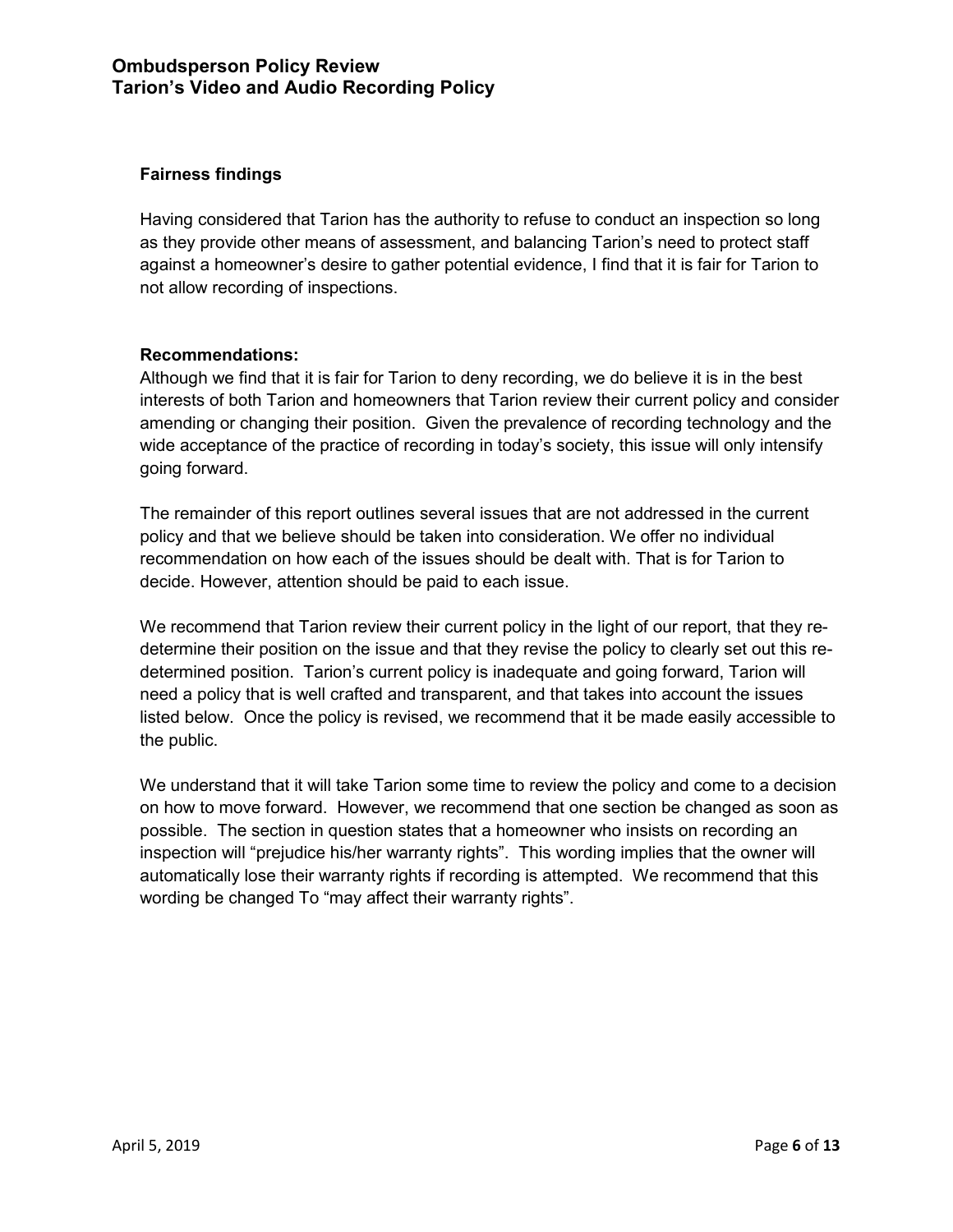# **Considerations for Tarion to take into account:**

#### AODA Accommodation

There may be times when it is appropriate to allow recording for the purposes of accommodation under the *Accessibility for Ontarians with Disabilities Act*. If, for instance, a homeowner has a disability that makes it difficult for them to process information and needs a recording in order to review the inspection to ensure complete understanding. Or there may be a homeowner who makes use of a support person and that support person is unable to attend the inspection. A recording can be used by the support person to review the inspection with the homeowner afterward, to help them understand the assessment process.

Tarion has a legal obligation to provide reasonable accommodation when requested. If Tarion decides to continue to not allow recordings, the issue of how to provide accommodation will need to be addressed.

#### Transparency and Building Trust

While Tarion staff have been harassed through recording in the past, the desire of most homeowners to record is not rooted in nefarious intentions. It is possible that a homeowner may have simple memory concerns or insecurity about their understanding of home maintenance and building terminology. A recording may provide reassurance that they will be able to go over the process after, for a better understanding.

There could also be instances where a co-owner, partner or advisor is away and not able to be part of the inspection. A recording could allow the missing party to also observe what has taken place.

Recording technology is so readily available in cell phones and recording has become so common in every aspect of our lives, that a homeowner may assume that they will make a recording, in the same way that they would have taken written notes fifteen years ago.

In a general sense, our office observes that homeowners often feel at a disadvantage at an inspection. Unlike the inspector and builder, they are not familiar with the warranty process and having the option to record may provide them with some sense of control as well as an opportunity to review points that were made during the inspection. Denying homeowners the ability to record may feel obstructive, harsh and unreasonable to homeowners, whereas allowing recording could signal transparency. This could help foster open communication and a trusting relationship between Tarion and the homeowner.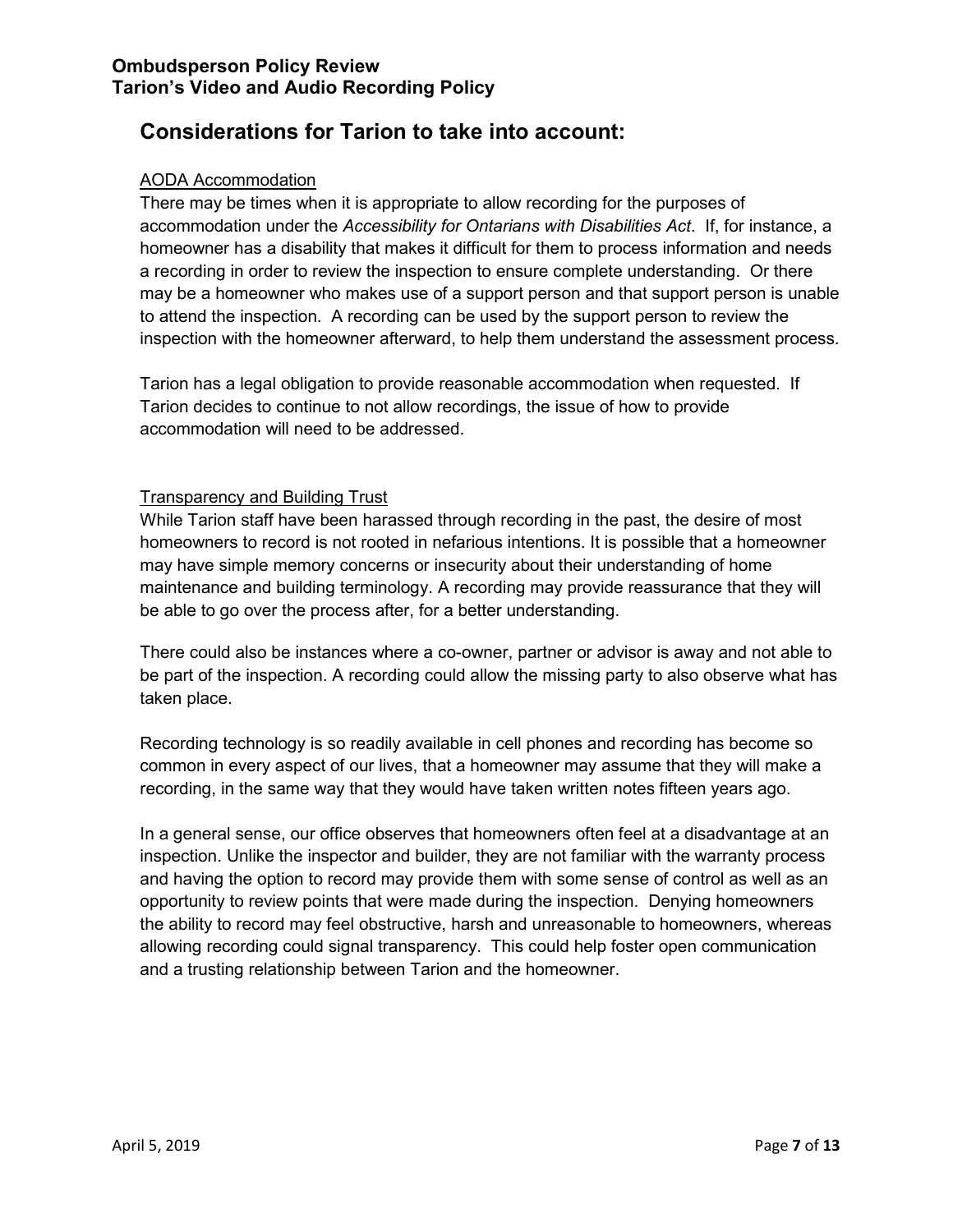#### Impact on Tarion staff

As described, recording has resulted in harassment of Tarion staff in the past. If Tarion decides to allow recording, they will need to establish methods for protecting staff. Some possibilities are requiring that parties sign an agreement to not record faces or other personal identifiers and to not share recordings or post them on social media.

During our review, we came to understand that it is not only the danger of posting on social media that concerns staff. Some staff found the idea of being filmed at all intimidating and potentially harassing. They expressed extreme discomfort with the thought of filming being allowed. If the job description of the Warranty Services Representative is changed to include the possibility of being filmed, the needs of these employees will have to be taken into consideration.

#### Impact on the Inspection itself

Although the primary purpose of an inspection is to assess whether items are covered under the warranty, inspections can also present a unique opportunity for dispute resolution. Having the builder, homeowner and Tarion representative together in the room, looking at and discussing the items under assessment can sometimes result in an agreement that resolves the issue, whether or not it is deemed warranted.

However, the act of recording an inspection may put all participants on their guard and could impede a collegial atmosphere. Inspectors and builders may feel under scrutiny and lose their willingness to "go above and beyond" or look for creative solutions. The result could be a more stressful process and fewer resolution options for the homeowner. Tarion is in the best position to understand how often this type of dispute resolution takes place during an inspection and how much consideration it warrants.

Another consideration is that the recording process itself could divert attention from assessment. The inspection could become about what is filmed and how, rather than about the items being assessed. A need to ensure that each item is properly filmed could increase the length of an inspection.

#### Quality Control

There may be times when Tarion would benefit from recording. For instance, Tarion may want to record an inspection to provide a helpful reference point for the Warranty Services Representative. This recording could be called up during report writing stages and reviewed with other warranty services staff or managers, to assist when items in the Warranty Assessment Report are disputed.

#### Enforcement

If Tarion decides to continue to not allow recording, one of the biggest challenges will be enforcement. Care will need to be taken to ensure that whatever form the policy takes, it can be enforced because a policy that is not enforceable is unfair.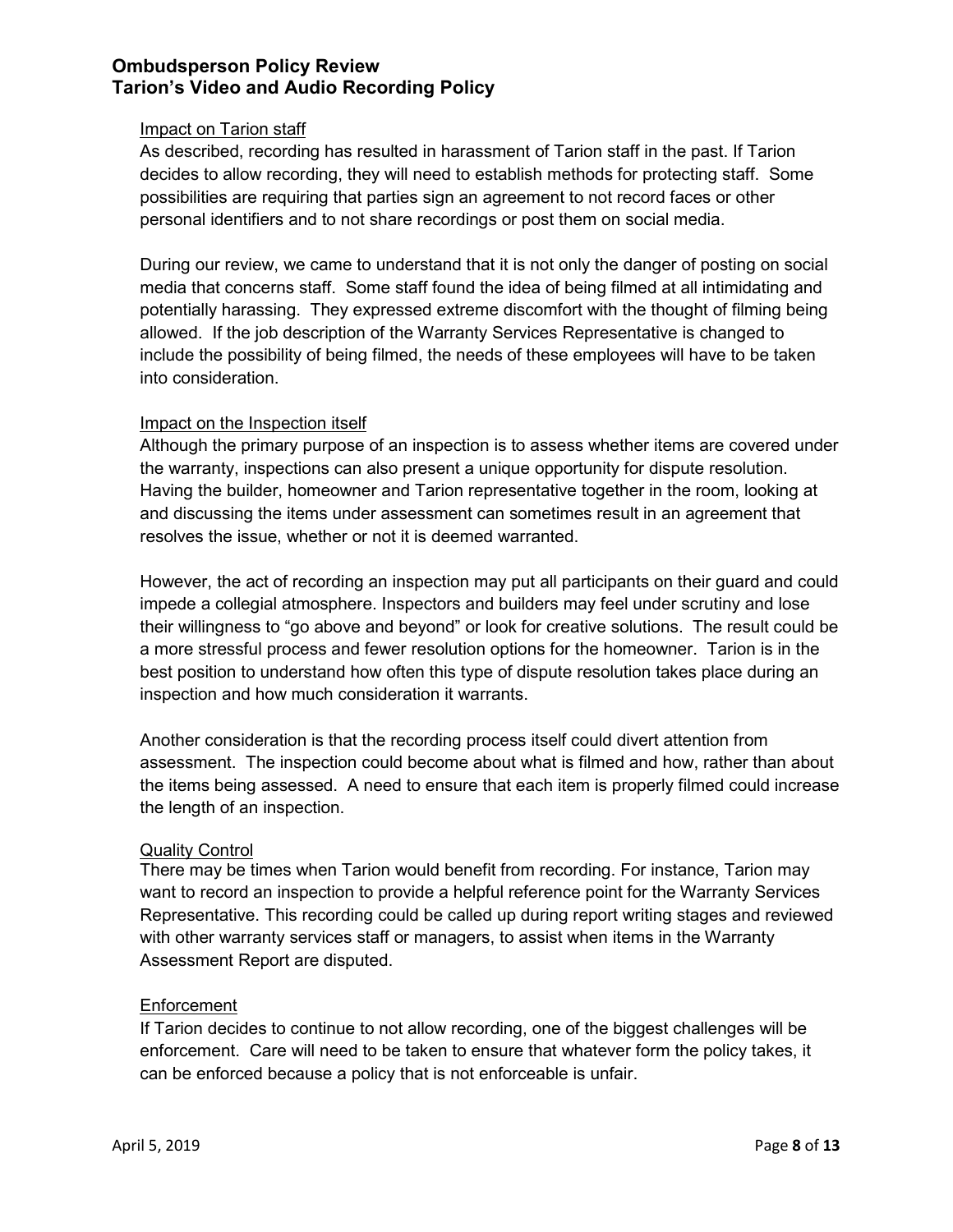Since this policy was initially developed, there have been huge advances in recording technology. High quality phone cameras, with video capabilities are now standard, as are surveillance cameras and nanny cams. It can be difficult to spot cameras and even when they are identified, Tarion must rely on the homeowner's information as to whether they are operational. The potential for surreptitious recording is high.

If Tarion is to continue to not allow recording, they will need to consider how to enforce the policy and what the consequences will be for non-compliance. A policy that is not enforced equitably raises fairness issues.

#### **Logistics**

If Tarion is to allow recordings, they will need to consider some logistical issues.

#### *Who will record?*

Homeowner: If the homeowner records, they will likely be concentrating on capturing items that they consider serious or problematic. This could result in an incomplete or biased record. It would also mean that the homeowner owns and has control over the film.

Tarion: It may be impractical to expect the Tarion inspector to record. Even if it were possible for them to do so, it would be a distraction from their job of assessing the claim items. Tarion could bring in a second staff person to record, but this would have budget implications. Depending on how many inspections ended up being recorded the impact could be substantial. It is also possible that the homeowner would still want to record their own version of events.

Builder: If there is any animosity between the builder and the homeowner, it is unlikely that the homeowner would accept having the builder record. There is also no guarantee that a builder would be willing or able to do it.

#### *Records Management*

Tarion would need to decide whether to retain a copy of each recording. If so, they would need to determine where it would be stored and for how long. Depending on the number of inspections recorded, this could have implications for the records retention processes.

#### *Protecting Staff*

If recordings are to be allowed, Tarion will need to find ways to protect staff from harassment, either through the act of recording itself or through posting to social media. All parties could be asked to sign a confidentiality form agreeing not to include identifying features in any shot. This would be possible if the camera is hand held, but if the camera were a mounted surveillance camera it is unlikely that it would be possible to screen identifying features out. The parties could also be asked to sign an undertaking not to post the film on social media, but this would require that social media be monitored. It would also require consequences for those who don't comply and enforcement of the consequences for non-compliance.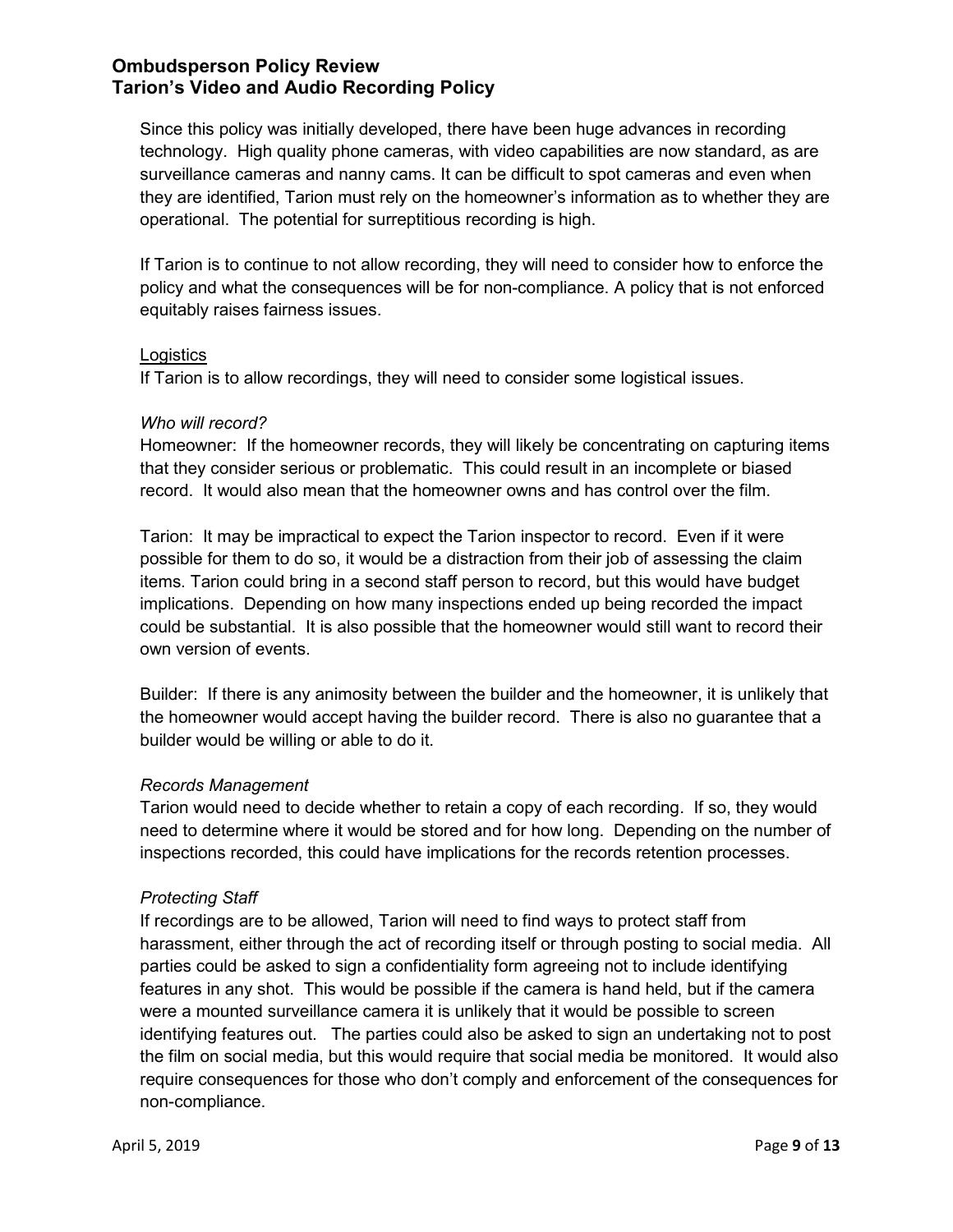If recordings were allowed, Tarion would also need to come up with a protocol to care for staff who are not comfortable being recorded. Tarion could consider keeping a roster of staff who are comfortable with recording who could be switched with a staff person who is not, should the situation arise. However, this would create additional complexities within the scheduling system and might require homeowners to declare their intention to record at the time of scheduling an inspection. Depending on the amount of inspections being recorded, this could slow down scheduling operations significantly, creating undesirable delays that impact all homeowner.

#### *Preventing alteration*

If Tarion decide to allow recording, they will need to put protocols in place to ensure that the images are not altered. One way to do this could be to require a copy of any recording be shared with all parties immediately upon completion of the inspection.

#### *Publishing the Policy*

Whatever decision Tarion makes about recording, they must inform homeowners about it. Homeowners cannot be expected to adhere to a policy that they don't know exists, or that they can't access. Not publishing the policy, or not ensuring that it is easily accessible to homeowners could lead to situations in which homeowners will assume that they will be recording the inspection only to find out, at the time of the inspection, that it is not allowed, or that there are parameters around the recording. This is not fair to either homeowners or Tarion staff.

The current policy is available on the website, but it is not easily found. It is housed in the "What if My Builder Does Not Resolve Warranty Items" section of the Homeowners portion of the website, as a side bar. If a homeowner is not already aware of it, they could very easily miss it altogether. Whatever decision Tarion reaches regarding this issue, they will need to find ways to ensure that homeowners are made aware of it early in the warranty process.

#### *Format of the Policy*

Once Tarion re-determines their position on the issue of recording inspections, they will need to revise or rewrite the policy, as the current policy lacks necessary.

Best practices for policy writing require that the new/revised policy include the following:

- A clear statement of the rationale for the policy;
- The policy written in clear, plain language;
- The consequences of non-compliance;
- How exceptions/accommodation requests will be addressed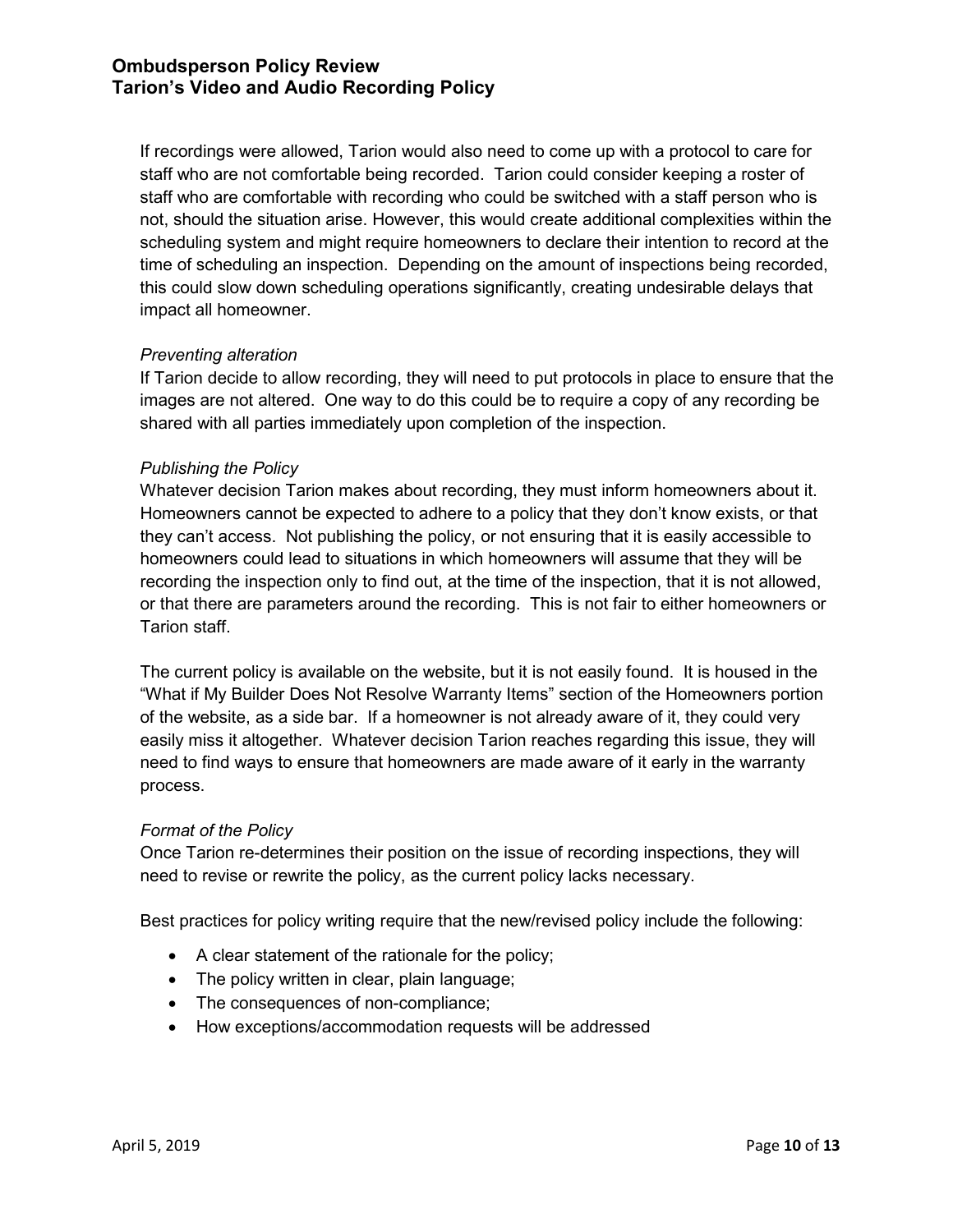# **Conclusion**

When our office began this review, we did not anticipate that it would involve so many competing issues. Our overall impression at the end of the process is that there is no right or wrong answer to the question of whether recording of inspections should be allowed. There are many factors in play, and it will be a complex decision for Tarion to make. I hope that our review will assist Tarion as they consider the policy.

In summary, my recommendations are:

#### **Recommendation 1**:

The Ombudsperson recommends that Taron act as soon as possible to change the wording of the current policy to read "may affect their warranty rights".

#### **Recommendation 2:**

The Ombudsperson recommends that Tarion take the information provided in this report into account and review their position on allowing inspections to be recorded.

#### **Recommendation 3:**

The Ombudsperson recommends that after reviewing the policy, Tarion determines What their position will be on recording inspections going forward.

#### **Recommendation 4:**

The Ombudsperson recommends that once Tarion has determined their position on recording inspections, they write a new policy that:

- includes the rationale for of the policy;
- uses plain language to present the policy;
- outlines the consequences of non-compliance with the policy; and,
- addresses the possibility of exceptions, including AODA accommodation.

#### **Recommendation 5:**

The Ombudsperson recommends that once Tarion has written their new policy, they ensure that it is easily accessible to the public.

#### **Recommendation 6:**

The Ombudsperson recommends that Tarion provide a plan to implement these recommendations to the Ombudsperson office within 30 days.

**Tarion Management has accepted all recommendations resulting from this Policy Review and has provided the Ombudsperson Office with a plan that will see all recommendations implemented by September 30, 2019.**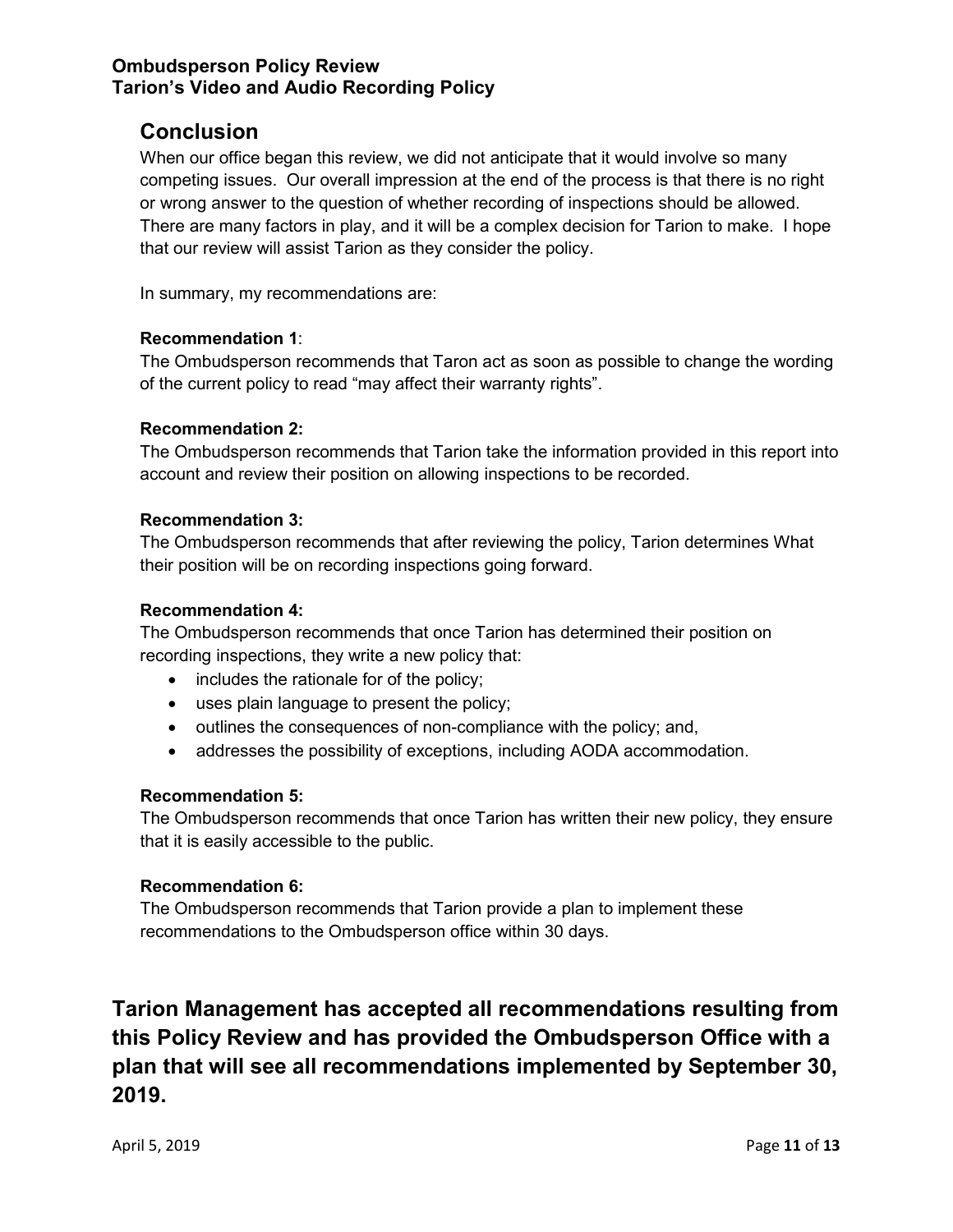# **Appendix A**

#### **Tarion's Video and Audio Recording Policy**

Tarion Warranty Corporation ("Tarion") does not permit the video or audio recording of the conciliation or claim inspection process by builders or homeowners. Photographs, however, may be used to document any physical defects in a home which may eventually become the subject of an inspection.

The video or audio recording of a conciliation or claim inspection is not necessary for the inspection process to proceed properly and fairly. In Tarion's experience, video and audio recordings have only served to interfere with the process. A video or audio recording of the conciliation or claim inspection process is also not necessary or of assistance in making an assessment of any construction deficiencies. When the results of a conciliation or claim inspection are reviewed by the Licence Appeal Tribunal, the assessment is typically made based on live testimony and documentary evidence.

A homeowner who insists on making a video or audio recording of an inspection and refuses to allow an inspection to proceed without making a video or audio recording, will prejudice his/her warranty rights. Where a builder refuses to participate in an inspection without making a video or audio recording, the inspection will be conducted without the builder's participation. The builder may also prejudice, among other things, the builder's appeal rights before the Builder Arbitration Forum, and the builder's rights under the Waiver of Indemnity policy (Builder Bulletin 44).